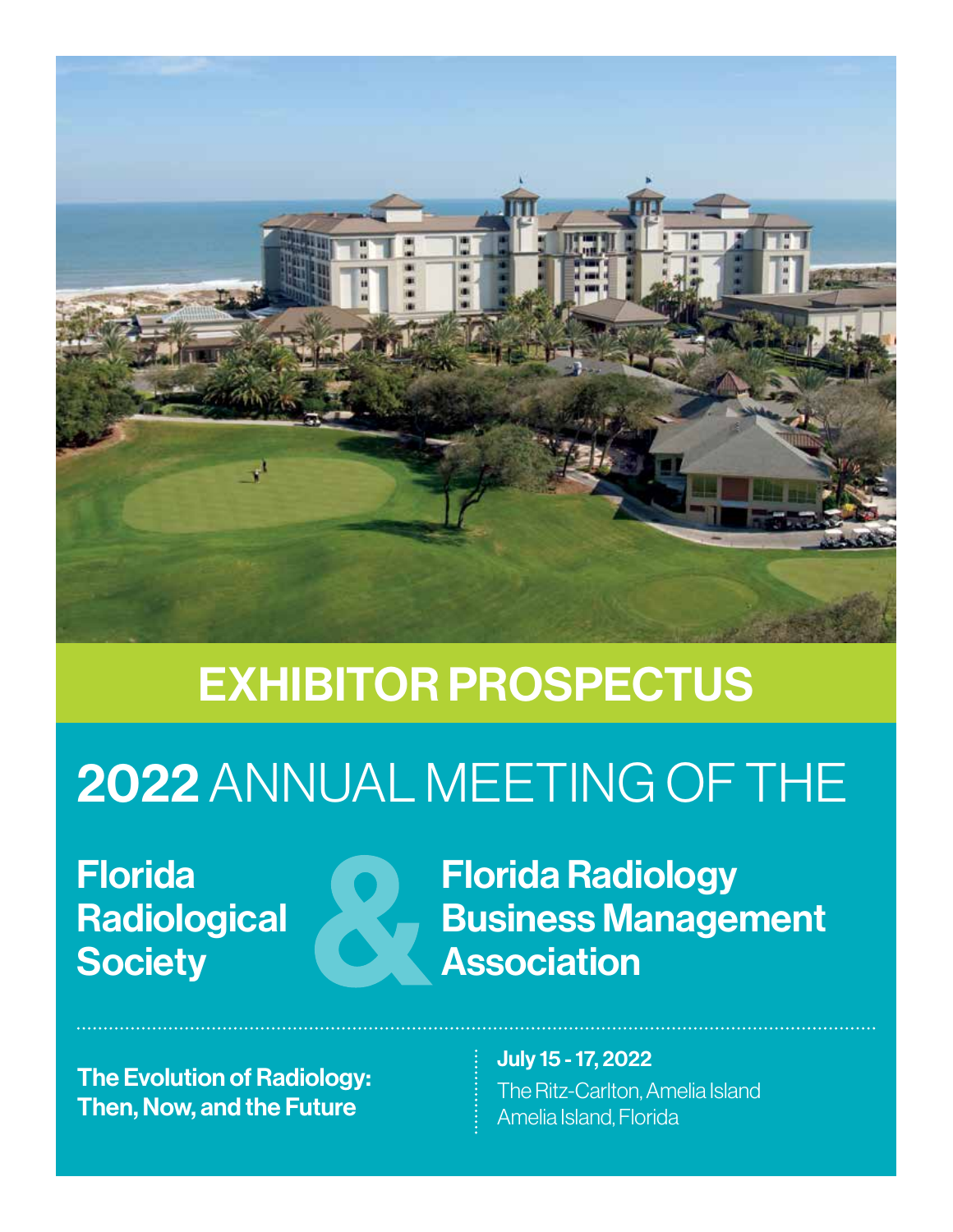This will be the  $27<sup>th</sup>$  year the **FRS & FRBMA** have conducted their annual meeting jointly, a combined format that has proven successful for both organizations and our many exhibitors and sponsors. For you, as an exhibitor and/or meeting sponsor, we will continue to recognize your support of the meeting as we are grateful and most appreciative of your participation.

Exhibitors will be able to set up all day Friday prior to the Exhibit Hall Grand Opening with the always popular **Wine and Cheese Reception.**

FRS & FRBMA are planning on providing multiple opportunities for you to engage with attendees including hosting the following events in the Exhibit Hall: the **Wine and Cheese Reception on Friday evening featuring** wine and hors d'oeuvres; breakfast and a coffee break on Saturday morning ; and a luncheon with attendees on Saturday as well to encourage maximum discussion and interaction.

Come join us for education, fun, relaxation and most importantly, to promote your company. You will be pleased with this year's activities.

The Exhibit Hall will be closed outside of meeting hours and will be secured so that you do not have to stay at your booth during inactive periods. While the Exhibit Hall is closed, access will be granted to attendees only if they are escorted by an exhibitor who has requested special access for a scheduled meeting or presentation. You are cordially invited to attend all educational sessions.

Your booth fee includes admittance to the **Gold Medal Reception and Cocktail Party** (for one representative from your company). Tickets for additional representatives may be purchased. *We truly encourage your participation and presence!*

# Meeting Location & Networking Schedule

### Location Information

The meeting will be held at The Ritz-Carlton, Amelia Island in Amelia Island, Florida.

Hotel reservations should be made directly with The Ritz-Carlton, Amelia Island in Amelia Island, Florida. See the accommodations page included in this packet for details. Discounted rates are available for all meeting participants. \*Subject to Change

### Booth Rental

The exhibits will be 8' x 10' booths and will include one 6' skirted table, two chairs, one waste basket, and one company identification sign. Space is limited, so reserve your booth(s) soon. Booth space is assigned based on sponsorship level and timing of completed application.

A completed Exhibitor Application and payment are needed to secure your both rental.

Prior to the meeting, the Exhibitor Decorator will e-mail you instructions and booth details along with their contact information.

### Exhibit Schedule & Networking Opportunities

### Friday, July 15, 2022

| in Exhibit Hall |
|-----------------|

### Saturday, July 16, 2022

| Cocktail Party |
|----------------|

### Sunday, July 17, 2022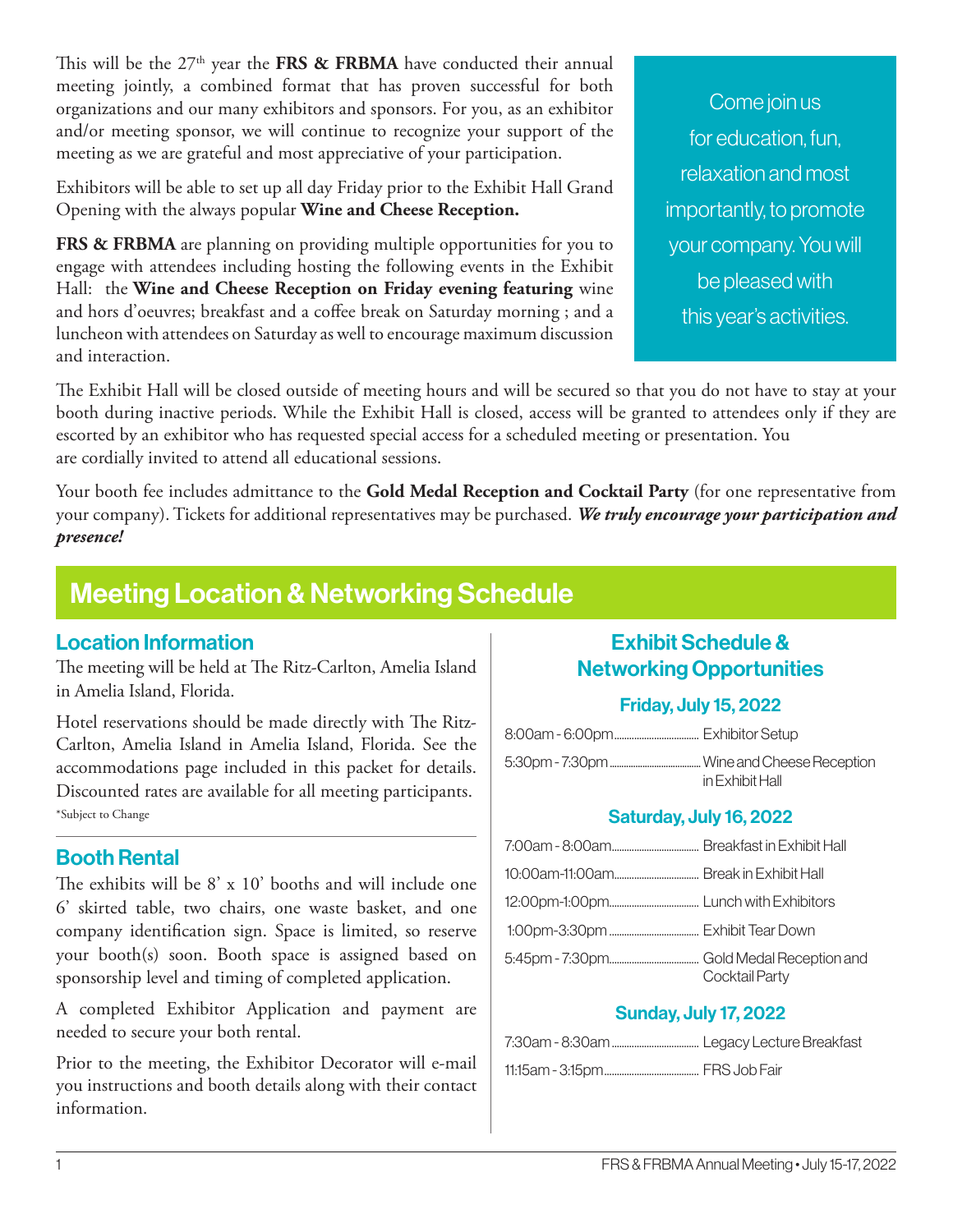# 2022 FRS Annual Meeting Radiologists Job Fair

#### Sunday, July 17, 2022, from 11:00 AM until 1:30 PM

The FRS first created the Radiologist Job Fair for its 2021 annual meeting, in response to requests from both Florida radiologists-in-training seeking employment and Florida radiology groups seeking to hire radiologists.

The 2021 FRS Inaugural Job Fair was well attended by job seekers and 6 hiring radiology groups from radiology practices across the State of Florida. The Job Fair was so successful that it will be repeated at the 2022 FRS Annual Meeting.

The FRS Job Fair is open to all Florida radiology, radiation oncology and medical physics residents and fellows-intraining, as well as radiologists who are seeking a lateral employment opportunity. Separate registration for the event is required and is **FREE to all those seeking employment**.

Florida radiology groups, be they private practice, corporate practice or academic practice should plan on attending this hosted, professional, and informal format for employment networking, for both present and anticipated future Florida radiology jobs. The event will provide you with the opportunity to showcase your company during a 5-minute elevator speech followed by ample time to connect with job seekers. You are welcome to bring your swag as each hiring company will be provided with a 6-foot table for attendees to visit with you. Food and drink will be included.

Hiring employers interested in participating in the job fair please contact Lorraine Roger at lroger@edusymp.com for more information.

#### Early Registration Before May 15, 2022 Receive \$200 OFF! Registration Deadline June 30, 2022

# As a recently graduated resident, I am very grateful to have had the opportunity to attend the 2021 FRS Job Fair!

It was wonderful to meet with 6 different radiology practices from across the state who were very engaged and interested in both immediate and future recruitment. Because of this opportunity I was able to organize multiple on-site interviews with these practices and was ultimately hired by one of them. I can't stress how important this opportunity was to network within the state of Florida and would highly recommend its attendance for all residents and fellows at the conference!

### The FRS Educational Foundation • 5K Run



The FRS Educational Foundation is pleased to announce the first ever 5K run and walk with all proceeds of this event to benefit the educational programs supported by the FRS Educational Foundation (tax deductible entry fee/donation). The event will occur on Friday morning, July 15th on the Ritz-Carlton Amelia Island property and is a chance to support future leaders in the field of Radiology. Please consider sponsoring and joining this event. Perhaps you will be awarded one of our inaugural medals!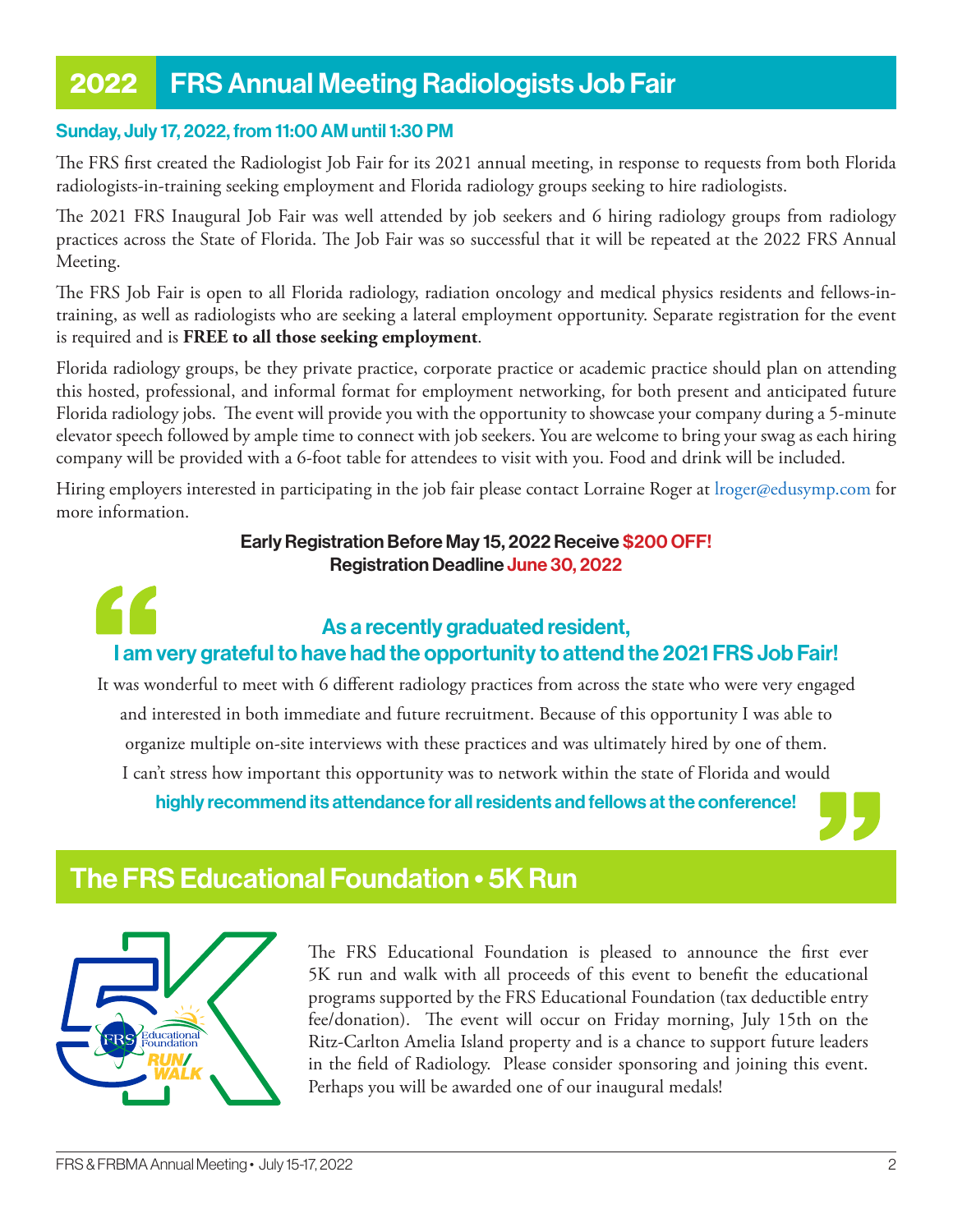# Opportunities To Participate

Supporting grants and contributions from companies including exhibitors are acknowledged in many ways. Fees include recognition at the annual meeting, acknowledgment in printed meeting materials, identification on exhibit hall signage, and recognition in the FRS&FRBMATOCUS newsletter and monthly E-Brief. You are invited to participate in any one or a combination of opportunities to support our meeting. Special signage recognition is given to our supporters. This year's opportunities and their corresponding fees are:

| <b>Gold Exhibitor</b><br>\$7,500 |
|----------------------------------|
|----------------------------------|

#### **Includes:**

- Two premium location 8' x 10' exhibit booths during entire meeting (Closest to the entrances and high traffic areas)
- Full page full color advertisement in one issue of FRS/FRBMA newsletter
- Tuition for up to four corporate representatives to attend the educational sessions
- Banner advertisement in six issues of the E-Brief, published monthly
- Link to corporate website from FRS & FRBMA website for a period of one year
- Listing in promotional brochures, conference syllabus, and on signage

#### Silver Exhibitor \$5,500

#### **Includes:**

- One premium location 8' x 10' exhibit booth during entire meeting
- Half page advertisement in one issue of FRS/FRBMA newsletter
- Tuition for up to three corporate representatives to attend the educational sessions
- Banner advertisement in three issues of the E-Brief, published monthly
- Link to corporate website from FRS & FRBMA website for a period of one year
- Listing in promotional brochures, conference syllabus, and on signage

#### Bronze Exhibitor \$4,000

#### **Includes:**

- One premium location 8' x 10' exhibit booth during entire meeting
- Quarter page advertisement in one issue of FRS/FRBMA newsletter
- Tuition for up to two corporate representatives to attend the educational sessions
- Button advertisement in three issues of the E-Brief, published monthly
- Link to corporate website from FRS & FRBMA website for a period of one year
- Listing in promotional brochures, conference syllabus, and on signage

| Standard Exhibitor (Includes standard booth, ID sign and access to the hall for up to two representatives) | $$1,500 - $1,600$ |
|------------------------------------------------------------------------------------------------------------|-------------------|
| 8' x 10' booth, premium location                                                                           | \$1,600           |
| $8' \times 10'$ booth                                                                                      | \$1,500           |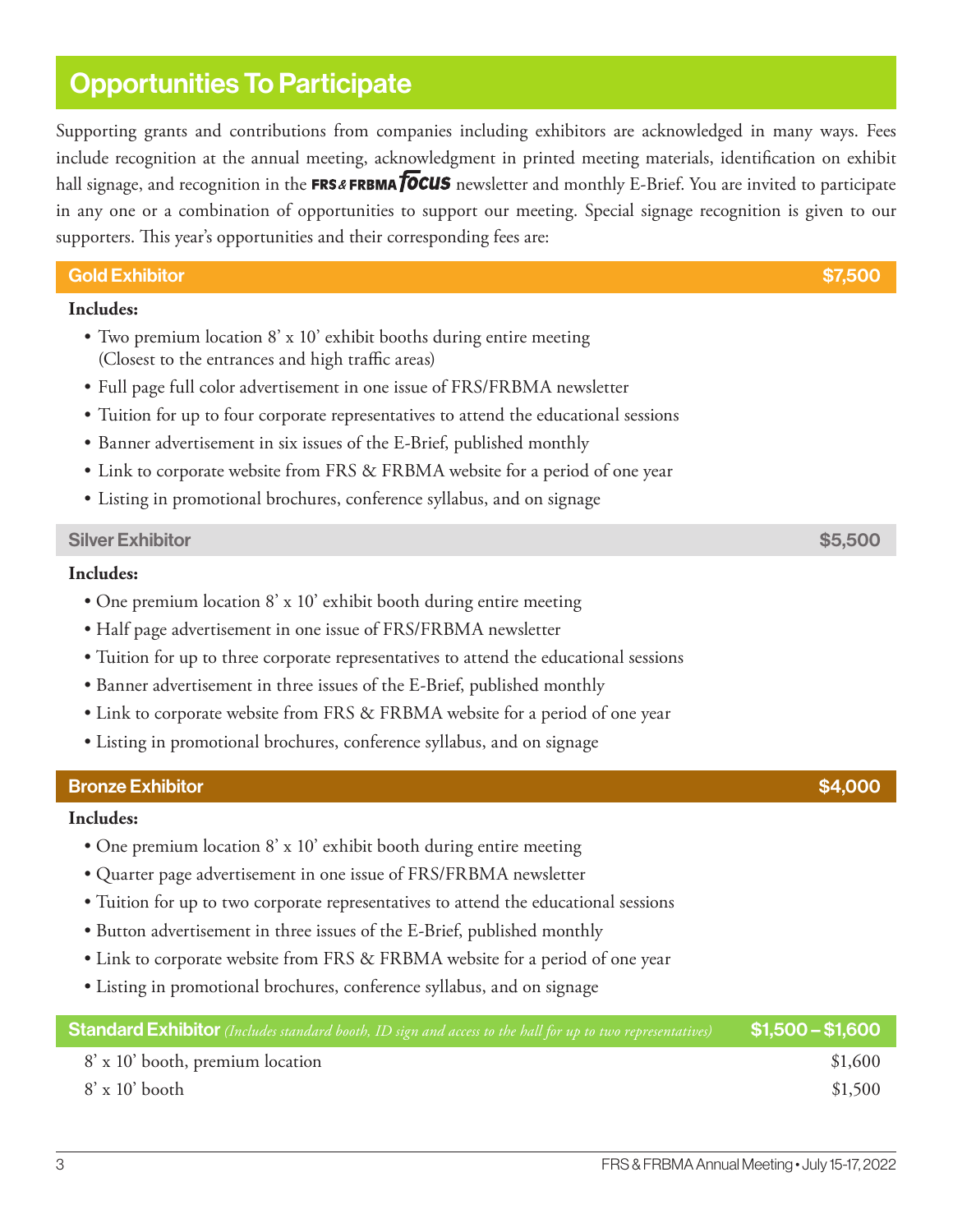# Opportunities To Participate (Continued)

### Event Sponsorship

| Wine and Cheese Reception (2 Available)  \$3,000 |  |
|--------------------------------------------------|--|
|                                                  |  |
|                                                  |  |
| Refreshment Break (3 Available)  \$1,000         |  |

Gold Medal Reception and Cocktail Party Sponsorship (6 Available)........ \$750

#### 5k Run/Walk Sponsorship

(includes 2 reps to attend the run at no cost) .... \$1,500

**Sponsorship Includes:** Signage at the start/finish of the race and meeting,acknowledgment in printed meeting materials, and recognition in the annual newsletter.

Individuals who wish to participate in the 5k Run/Walk register under "Event Attendance" on the "Exhibitor Application".

### Unrestricted Educational Grants

Grants to the meeting will be accepted in the amounts of \$250 or more. These grants will be utilized to defray the general expenses of the meeting. Unrestricted educational grants require a Written Agreement of Commercial Support to be completed and returned. This form will be forwarded upon receipt of the application.

#### **Advertising**

Newsletter.......................................................................................................................................................\$500 - \$1,500

**All pricing is per issue.** Discounts offered for multiple insertions. Premium insertion, add 20%.

| Full page, full color \$1,500 | Half page 2 color\$750    |  |
|-------------------------------|---------------------------|--|
|                               | Quarter page 2 color\$500 |  |

FRS Website/E-Brief .......................................................................................................................................\$150 - \$325

#### **Pricing is per month.**

| Website Cube w/ Vendor Link E-Brief Button E-Brief Banner |  |
|-----------------------------------------------------------|--|
|                                                           |  |
|                                                           |  |
|                                                           |  |
|                                                           |  |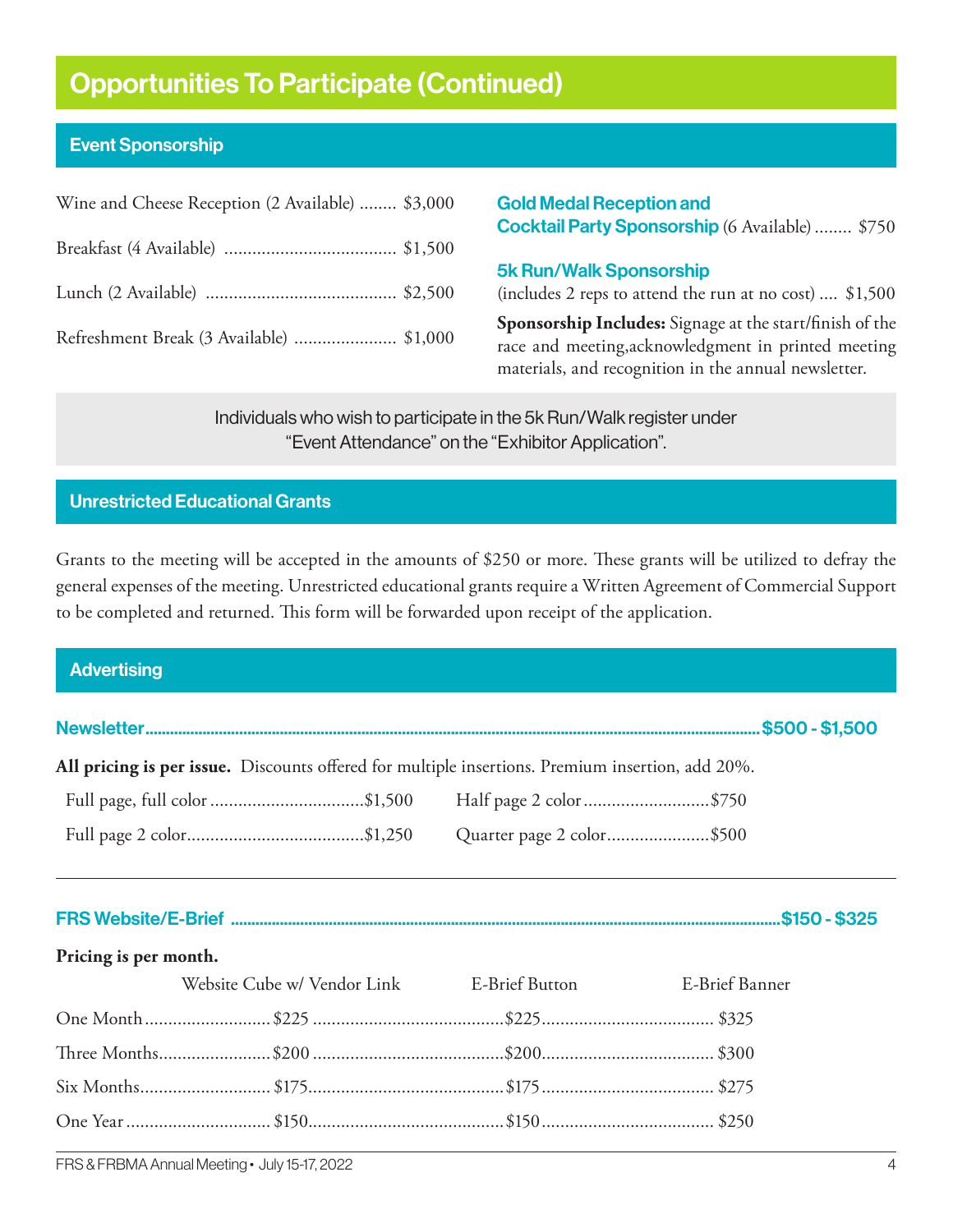# Rules And Regulations



#### Arrangements of Exhibits

Booths will be provided as indicated in this prospectus. However, the floor plan is subject to change. Exhibits should not project beyond the space allotted. No interference with the light or space of other exhibitors will be permitted. Exhibitor is responsible for damage to property (see Responsibility Agreement Form). No signs or other articles shall be posted, nailed or otherwise attached to any of the pillars, walls, doors, etc. in such manner as to deface or destroy them. No attachments shall be made to the floors by nails, screws, or any other device. All leased space is subject to these restrictions.

#### Display Requirements and Restrictions

The Florida Radiological Society and Florida Radiology Business Management Association retain the right to deny the exhibition of inappropriate items and products. Please contact the Exhibits Manager with any questions.

#### Irregular Canvassing and Distribution of Advertising Matter

Solicitation of business except by exhibiting firms is prohibited. Exhibitors are urged to report to the Exhibits Manager any violations of this rule. Canvassing by exhibitors outside of their booths is also forbidden. No circulars or advertising matter of any description shall be distributed except from the exhibitor's booth.

#### Subletting of Space

No subletting of space will be permitted. Each firm represented in the exhibit must sign the Exhibit Application and Responsibility Agreement Form. Any person or firm subletting space, as well as the one purchasing space, will be subject to eviction. No refunds will be made.

#### Uncontrollable Eventualities

The Florida Radiological Society and Florida Radiology Business Management Association will take all reasonable precautions against damage or loss by fire, water, storm, theft, strike, or any other emergencies of that nature but does not guarantee or insure the exhibitor against loss by reason thereof (see Responsibility Agreement Form).

#### Dress Code

Meeting attire is business casual for all events except the Gold Medal Reception and Cocktail Party, which is coat and tie/dressy evening attire.

Thank you!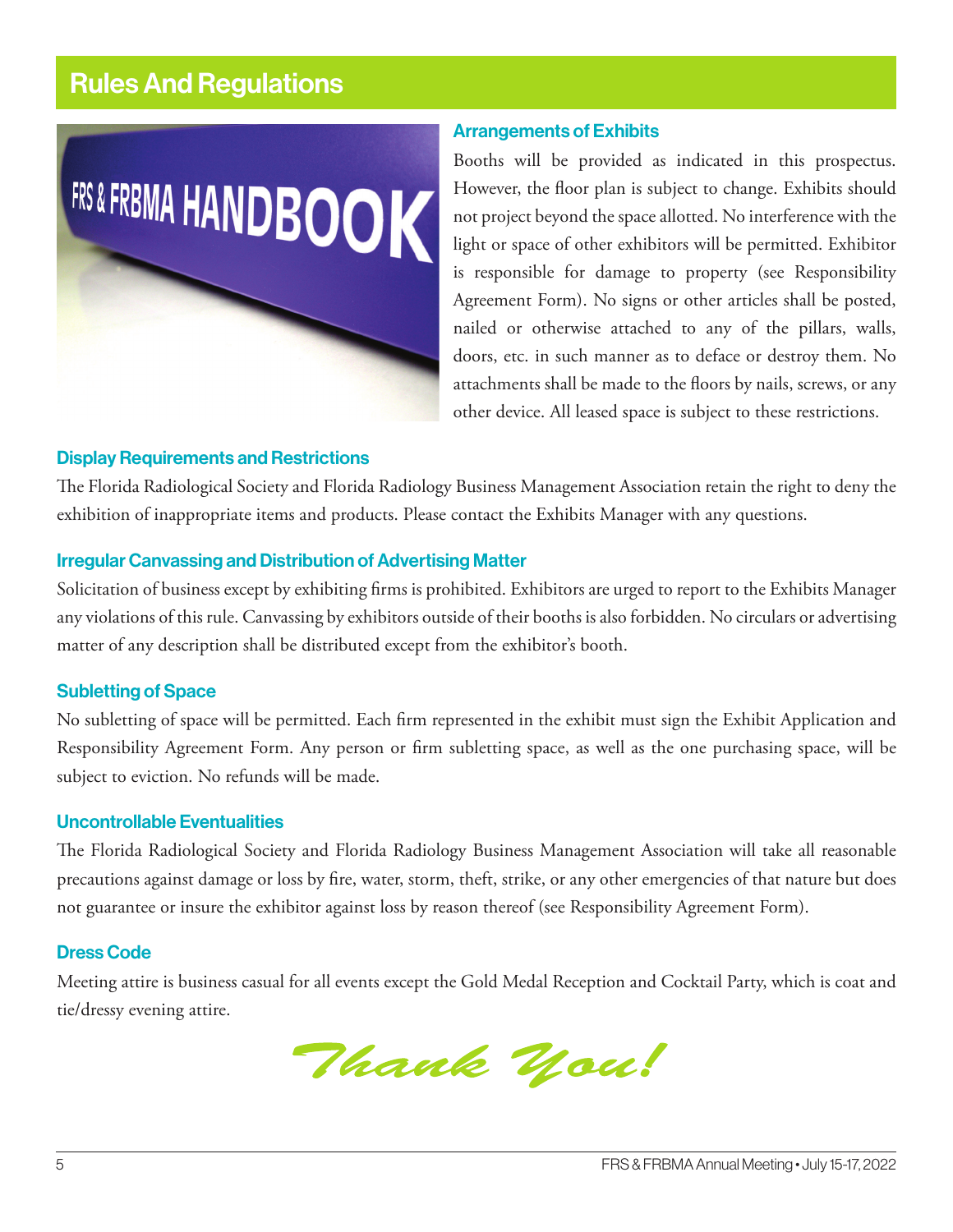# Exhibitor Application

#### **Florida Radiological Society • 5620 West Sligh Avenue • Tampa, FL 33634 Fax 813-806-1071 • Email: lroger@edusymp.com**

| Company Name                                                                                                                                                                                                                   |                                     |                                                                                                                                                                              | Authorized Contact            |                                            |                   |
|--------------------------------------------------------------------------------------------------------------------------------------------------------------------------------------------------------------------------------|-------------------------------------|------------------------------------------------------------------------------------------------------------------------------------------------------------------------------|-------------------------------|--------------------------------------------|-------------------|
| Address                                                                                                                                                                                                                        |                                     |                                                                                                                                                                              | City / State / Zip            |                                            |                   |
| Phone                                                                                                                                                                                                                          |                                     | Email                                                                                                                                                                        |                               |                                            |                   |
|                                                                                                                                                                                                                                |                                     | List all representatives who will be at the meeting in conjunction with your exhibit and indicate who will be the on-site contact for any decisions made during the meeting. |                               |                                            |                   |
| A. On-Site Contact                                                                                                                                                                                                             |                                     | Email                                                                                                                                                                        |                               |                                            |                   |
| <b>B.</b> Name                                                                                                                                                                                                                 |                                     | Email                                                                                                                                                                        |                               |                                            |                   |
| C. Name                                                                                                                                                                                                                        |                                     | Email                                                                                                                                                                        |                               |                                            |                   |
| D. Name                                                                                                                                                                                                                        |                                     | Email                                                                                                                                                                        |                               |                                            |                   |
| E.Name                                                                                                                                                                                                                         |                                     | Email                                                                                                                                                                        |                               |                                            |                   |
|                                                                                                                                                                                                                                |                                     | <b>EXHIBIT BOOTH RENTAL</b>                                                                                                                                                  |                               |                                            | <b>Total Cost</b> |
| Booth Type (Please Check One):                                                                                                                                                                                                 |                                     | $\Box$ 8' x 10', premium location (\$1600 - Upon Availability)                                                                                                               |                               | $\Box$ 8' x 10', regular location (\$1500) | \$                |
|                                                                                                                                                                                                                                |                                     | <b>OPPORTUNITIES TO PARTICIPATE</b>                                                                                                                                          |                               |                                            |                   |
| □ Gold Sponsor (4 Reps Incl.) - \$7,500 □ Silver Sponsor (3 Reps Incl.) - \$5,500 □ Bronze Sponsor (2 Reps Incl.) - \$4,000 • (Add'l Reps \$50 Each)                                                                           |                                     |                                                                                                                                                                              |                               |                                            | \$                |
| □ Wine and Cheese Reception - \$3,000                                                                                                                                                                                          | Refreshment Break - \$1,000         |                                                                                                                                                                              | □ Unrestricted Grant          |                                            |                   |
| □ Breakfast-\$1,500                                                                                                                                                                                                            |                                     | Gold Medal Reception Sponsorship - \$750                                                                                                                                     | $\Box$ Newsletter Advertising |                                            |                   |
| □ Lunch-\$2,500                                                                                                                                                                                                                | □ 5k Run/Walk Sponsorship - \$1,500 |                                                                                                                                                                              | $\Box$ Website Advertising    |                                            | \$                |
|                                                                                                                                                                                                                                |                                     | <b>JOB FAIR</b>                                                                                                                                                              |                               |                                            |                   |
| Sunday, July 17, 2022 (11:00 AM - 1:30 PM):<br>□ \$2,500 (Includes 2 Representatives) Additional Representatives \$100 each up to 3 more total (Registration Before May 15, 2022 Receive \$200 OFF!)                           |                                     |                                                                                                                                                                              |                               |                                            | \$                |
| Rep 1_                                                                                                                                                                                                                         | Rep 2                               | Additional Representatives call (813) 806-1070                                                                                                                               |                               |                                            |                   |
| Optional Friday July 15, 2022 & Saturday July 16, 2022 Exhibit Hall - Booth Type (Please Check One):                                                                                                                           |                                     |                                                                                                                                                                              |                               |                                            |                   |
| $\Box$ 8' x 10', premium location (\$1600 - Upon Availability)                                                                                                                                                                 |                                     | $\Box$ 8' x 10', regular location (\$1500)                                                                                                                                   |                               |                                            | \$                |
|                                                                                                                                                                                                                                |                                     | <b>EVENT ATTENDANCE</b>                                                                                                                                                      |                               |                                            |                   |
| Event                                                                                                                                                                                                                          |                                     | Circle Attendee(s) - ABCDE                                                                                                                                                   | Cost per person               | <b>Number Attending</b>                    |                   |
| Additional Booth Representatives                                                                                                                                                                                               |                                     | CDE                                                                                                                                                                          | \$50                          |                                            | \$                |
| 5K Run/Walk - Per Participant - Tax Deductible (Friday, July 15, 2022)                                                                                                                                                         |                                     | ABCDE                                                                                                                                                                        | \$75                          |                                            | $\mathfrak{F}$    |
| Wine and Cheese Reception (Friday, July 15, 2022)                                                                                                                                                                              |                                     | ABCDE                                                                                                                                                                        | Included                      |                                            | <b>INCLUDED</b>   |
| Lunch with Attendees (Saturday, July 16, 2022)                                                                                                                                                                                 |                                     | ABCDE                                                                                                                                                                        | Included                      |                                            | <b>INCLUDED</b>   |
| Gold Medal Reception and Cocktail Party* (Saturday, July 16, 2022)<br>One person's attendance is included in the exhibit fee.<br>Costs apply for additional attendees.                                                         |                                     | ABCDE                                                                                                                                                                        | $$45*$                        |                                            | \$_               |
| Legacy Lecture Breakfast (Sunday, July 17, 2022)                                                                                                                                                                               |                                     | ABCDE                                                                                                                                                                        | \$45                          |                                            | $\mathfrak{P}$    |
|                                                                                                                                                                                                                                |                                     |                                                                                                                                                                              |                               | <b>GRAND TOTAL:</b>                        | \$                |
| <b>PAYMENT INFORMATION:</b> O Check Enclosed O Charge to Credit Card:                                                                                                                                                          |                                     | $\square$ VISA<br>MasterCard<br>$\Box$                                                                                                                                       | <b>DISCOVER</b>               |                                            |                   |
| Name on Card                                                                                                                                                                                                                   |                                     | Card Number (Call 813-806-1070 to give Card Number)                                                                                                                          |                               | <b>Expires Card</b>                        | Security Code*    |
| *In order to process your registration we will need the security code on your credit card. If you have a MasterCard, Visa or Discover the 3 digit code will be found on the back of your card in the space provided for your s |                                     |                                                                                                                                                                              |                               |                                            |                   |

Signature

IF CREDIT CARD NAME OR BILLING ADDRESS DIFFERS FROM THE ADDRESS LISTED ABOVE, PLEASE PROVIDE THE CORRECT BILLING ADDRESS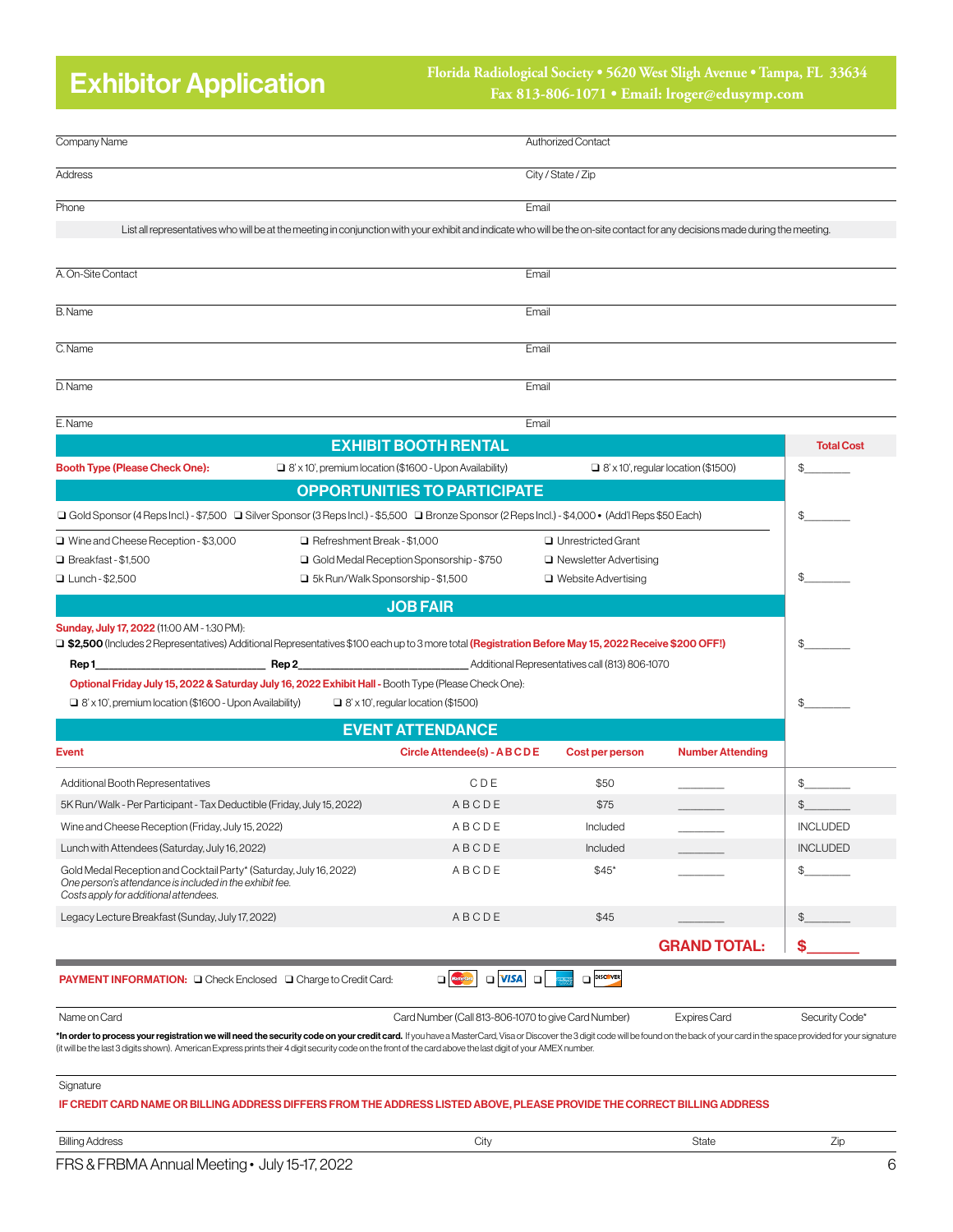# Please read the following statements thoroughly and sign below. Booths cannot be assigned unless this form contains an authorized signature.

The exhibitor assumes all responsibility for any and all loss, theft or damage to exhibitor's displays, equipment and other property while at The Ritz-Carlton, Amelia Island and hereby waives any claim or demand it may have against The Ritz-Carlton, Amelia Island or its affiliates, the Florida Radiological Society or the Florida Radiology Business Management Association arising from such loss, theft or damage. In addition, the exhibitor agrees to defend (if requested), indemnify and hold harmless the Florida Radiological Society, Florida Radiology Business Management Association and The Ritz-Carlton, Amelia Island and their respective parent, subsidiary and other related or affiliated companies from and against any liabilities, obligations, claims, damages, suits, costs and expenses including, without limitation, attorney's fees and costs arising from or in connection with the exhibitor's occupancy and use of the exhibition premises or any part thereof or any negligent act, error or omission of the exhibitor or its employees, subcontractors or agents. Exhibitors may not display, distribute or otherwise use the Florida Radiological Society's logo in print or digitally.

We/I have read and agree to abide by all requirements, restrictions and obligations set forth in the 2022 Exhibitor Prospectus, the policies governing exhibitors, those on this application, and those which may be set forth in the future in connection with the 2022 Annual Meeting. We/I further acknowledge that the FRS/FRBMA reserves the right to reject, at its discretion, any application to exhibit.

Company Name

Authorized Signature

Please Print Name

Title Date

Please return this form, along with the Exhibitor Application, by mail, fax or email.

Florida Radiological Society • 5620 West Sligh Avenue • Tampa, FL 33634 Fax 813-806-1071 • Email: lroger@edusymp.com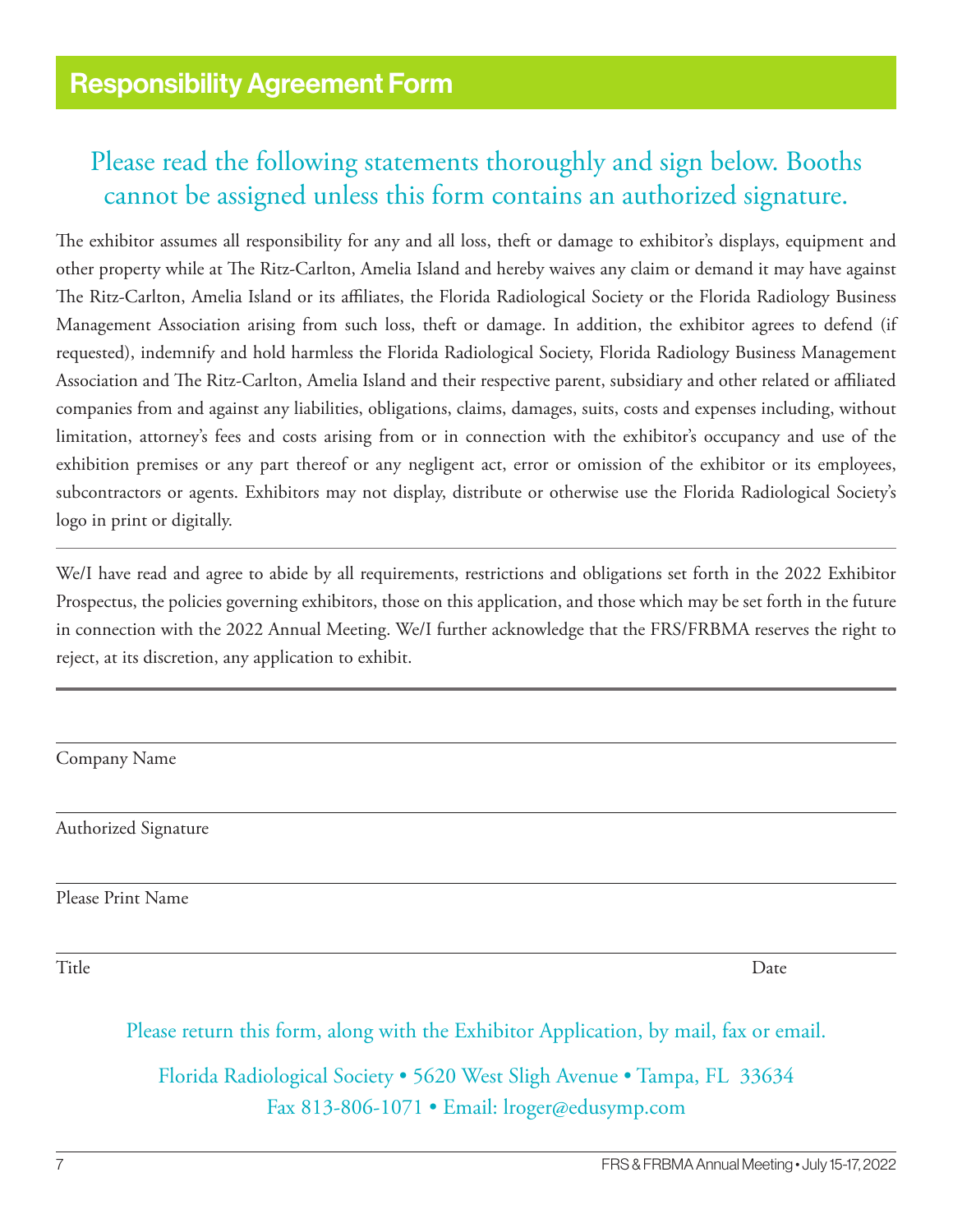# Contact Information

### FRS

Florida Radiological Society 5620 West Sligh Avenue Tampa, FL 33634-4490 ph. (813) 806-1070 f. (813) 806-1071 Email: lroger@edusymp.com

### FRBMA

Florida Radiology Management Association Attn: Barbara F. Rubel MBA, FRBMA 1257 Pleasant Point Road Green Cove Springs, FL 32043

Email: brubel@msnllc.com Phone: 904-657-2038 (Office) | 770-823-3597 (Cell)

### **Badges**

Name, Title, Company address, city, state, zip, and email due by July 2, 2022. Send to *lroger@edusymp.com*. Additional representative name badges can be purchased for \$50.00 each.

# Exhibitor Registration, Set-up and Dismantling

Each exhibitor must be registered. Exhibitor badges and registration packets may be picked up at the registration desk. Representatives from the decorating company will be onsite to assist with exhibit setup. You will receive an exhibitor service manual via email describing services. Furniture rental, booth cleaning, and lead retrieval are among some of the items you will find in this manual. Exhibits must be set-up by 6:00pm Friday and removed by 3:30pm Saturday.

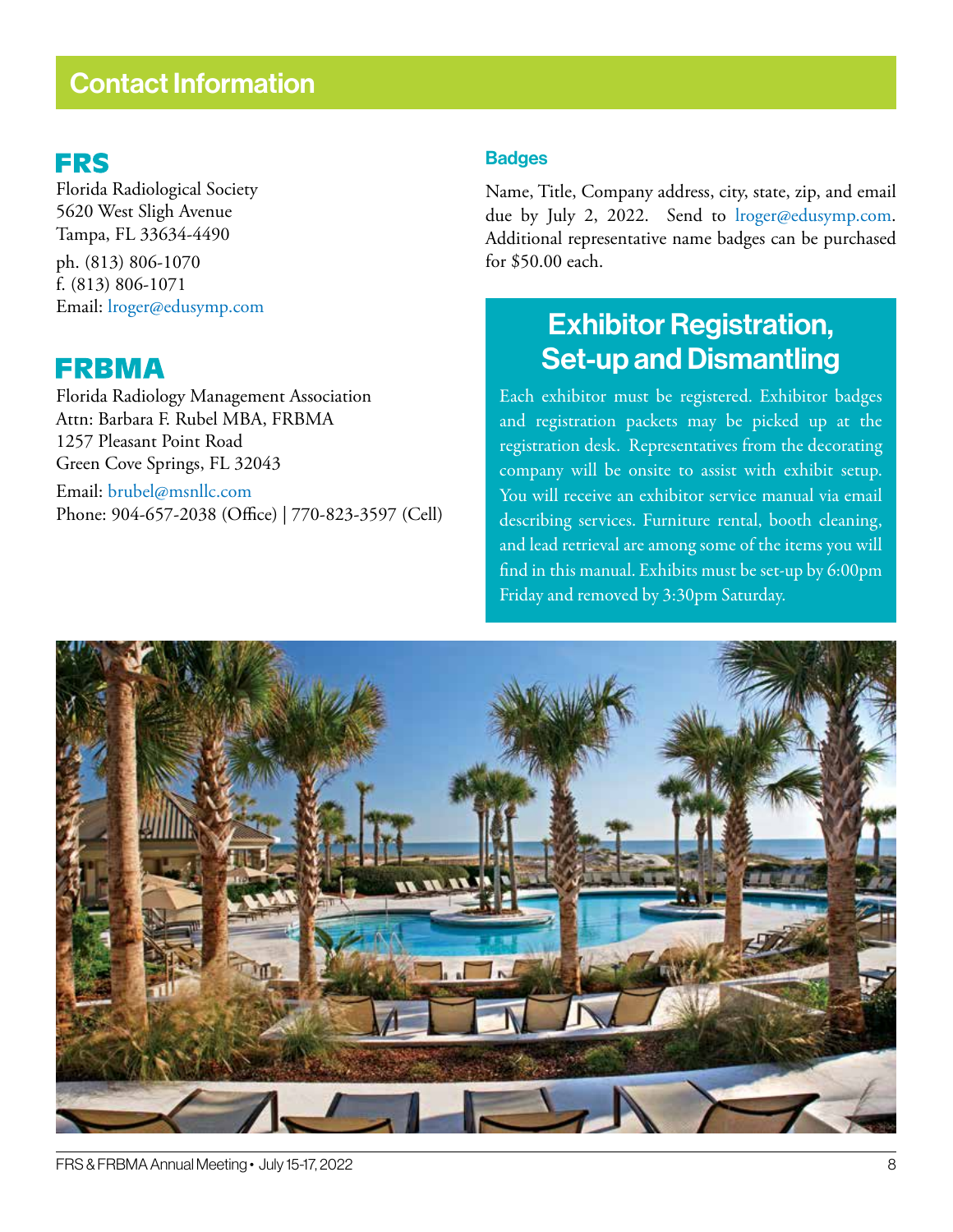# **Accommodations**



#### About The Resort

Make memories at The Ritz-Carlton, Amelia Island, where southern charm, magnificent scenery and casually elegant surroundings exemplify the gentle ambience of this barrier island's luxury beachfront resort. Revel in the stunning coastal views revealed from the private balcony of luxurious accommodations inspired by the ocean.

#### How To Get There

Fly directly to Jacksonville International Airport, located approximately 45 minutes southwest of the Ritz-Carlton Amelia Island. Daily non-stop flights are available.

Space is Limited - Reserve Today: Call Ritz-Carlton Amelia Island for Reservations at: 866-763-2960 and identify yourself as a registrant of "**FRS and FRBMA Annual Meeting**" to receive the group discount or make your reservation online at: https://book.passkey.com/go/FRS2022

### Group Room Rates Start At ............................ \$299/nt.

(single/double occupancy)

**HOTEL TAX:** 12%

**ROOM PREFERENCE:** King bed/Two queen beds (upon availability) Smoke Free Property

**HOTEL CUT-OFF DATE:** June 22, 2022 (group rates 3 days prior/post – space available basis)

**NIGHTY RESORT FEE: \$**17.00 per room, per night

#### **PARKING RATES:**

Overnight Valet Parking: \$26, daily

**DEPOSIT POLICY:** All reservations require a credit card at the time of booking.

**CANCELLATION POLICY:** All cancellations must be made at least seven (7) days prior to scheduled arrival or will result in first and last night's room & tax penalty.

**HOTEL:** 4750 Amelia Island Parkway Amelia Island, Florida 32034 (904) 277-1100